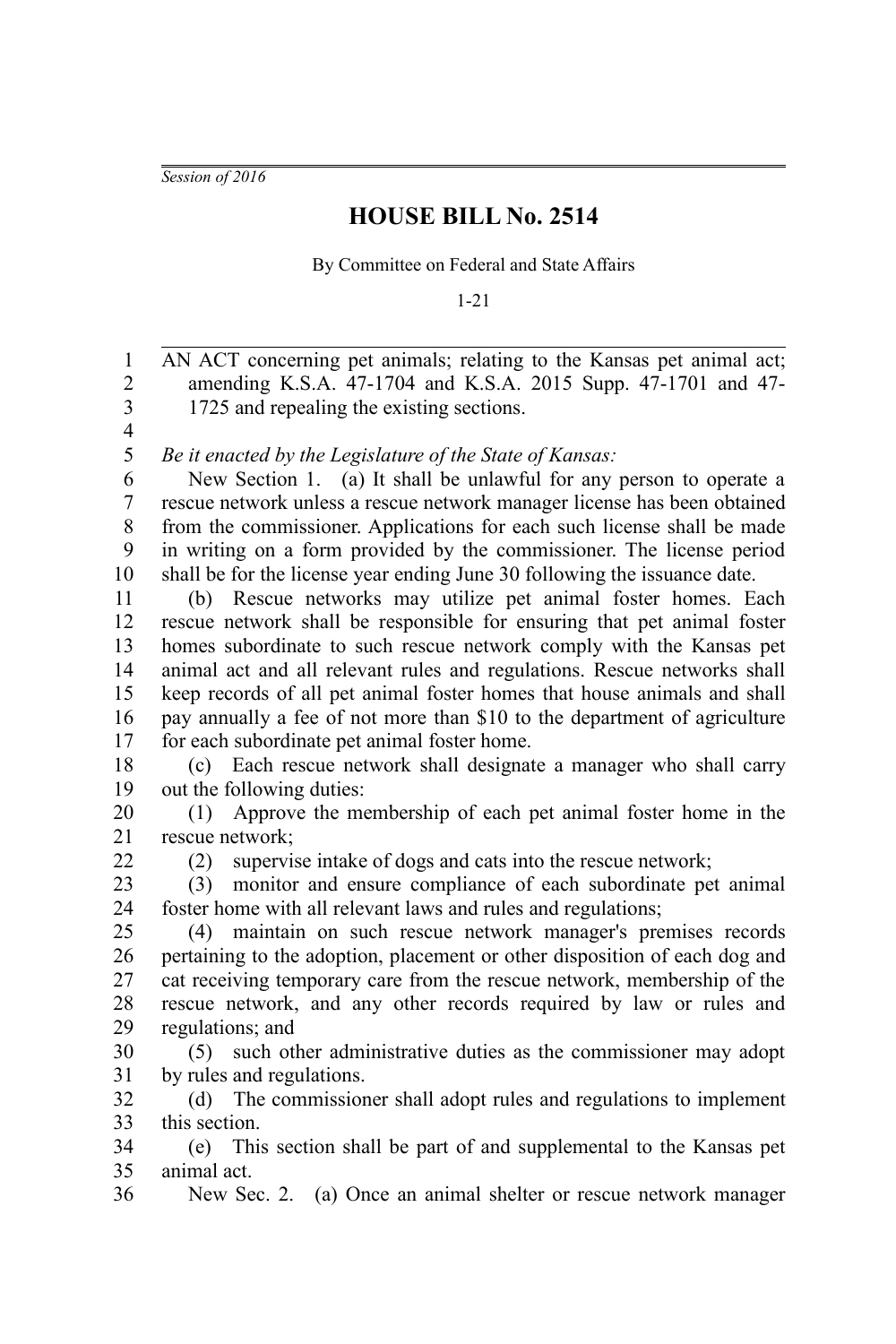license has been obtained, the animal shelter or the rescue network manager may host adoption events at a location other than the licensed premises, so long as all applicable rules and regulations are followed at such other locations. Once the date and location of an adoption event has been determined, the animal shelter or rescue network shall provide advance notice to the animal health commissioner or the commissioner's authorized representative. 1 2 3 4 5 6 7

(b) This section shall be part of and supplemental to the Kansas pet animal act. 8 9

Sec. 3. K.S.A. 2015 Supp. 47-1701 is hereby amended to read as follows: 47-1701. As used in the Kansas pet animal act, unless the context otherwise requires: 10 11 12

(a) "Adequate feeding" means supplying at suitable intervals, not to exceed 24 hours, a quantity of wholesome foodstuff suitable for the animal species and age, and sufficient to maintain a reasonable level of nutrition in each animal. 13 14 15 16

(b) "Adequate watering" means a supply of clean, fresh, potable water, supplied in a sanitary manner and either continuously accessible to each animal or supplied at intervals suitable for the animal species, not to exceed intervals of 12 hours. 17 18 19 20

(c) "Ambient temperature" means the temperature surrounding the animal. 21  $22$ 

(d) (1) "Animal" means any live dog, cat, rabbit, rodent, nonhuman primate, bird or other warm-blooded vertebrate or any fish, snake or other cold-blooded vertebrate. 23 24 25

(2) Animal does not include horses, cattle, sheep, goats, swine, ratites, domesticated deer or domestic fowl. 26 27

(e) "Animal breeder" means any person who operates an animal breeder premises. 28 29

(f) "Animal breeder premises" means any premises where all or part of six or more litters of dogs or cats, or both, or 30 or more dogs or cats, or both, are sold, or offered or maintained for sale, primarily at wholesale for resale to another. 30 31 32 33

(g) "Animal shelter" or "pound" means a facility which is used or designed for use to house, contain, impound or harbor any seized stray, homeless, relinquished or abandoned animal or a person who acts as an animal rescuer, or who collects and cares for unwanted animals or offers them for adoption. Animal shelter or pound also includes a facility of an individual or organization, profit or nonprofit, maintaining 20 or more dogs or cats, or both, for the purpose of collecting, accumulating, amassing or maintaining the animals or offering the animals for adoption. 34 35 36 37 38 39 40 41

(h) "Cat" means an animal which is wholly or in part of the species Felis domesticus. 42 43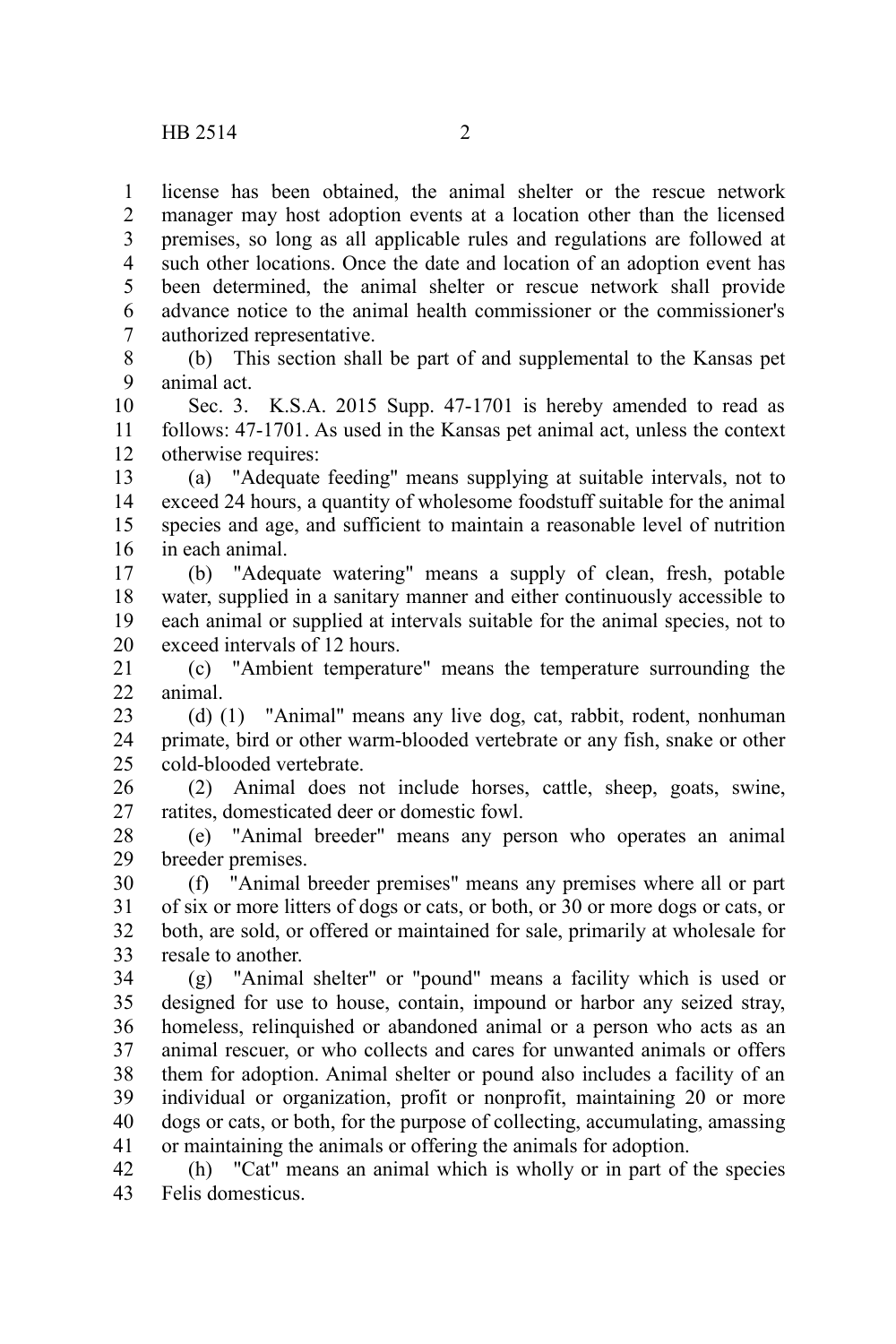## $HB 2514$  3

(i) "Commissioner" means the animal health commissioner of the Kansas department of agriculture. 1 2

(j) "Dog" means any animal which is wholly or in part of the species Canis familiaris. 3 4

(k) "Animal control officer" means any person employed by, contracted with or appointed by the state, or any political subdivision thereof, for the purpose of aiding in the enforcement of this law, or any other law or ordinance relating to the licensing or permitting of animals, control of animals or seizure and impoundment of animals, and includes any state, county or municipal law enforcement officer, dog warden, constable or other employee, whose duties in whole or in part include assignments which involve the seizure or taking into custody of any animal. 5 6 7 8 9 10 11 12 13

(l) "Euthanasia" means the humane destruction of an animal, which may be accomplished by any of those methods provided for in K.S.A. 47- 1718, and amendments thereto. 14 15 16

(m) "Hobby breeder premises" means any premises where all or part of three, four or five litters of dogs or cats, or both, are produced for sale or sold, offered or maintained for sale per license year. This provision applies only if the total number of dogs or cats, or both, sold, offered or maintained for sale is less than 30 individual animals. 17 18 19 20 21

(n) "Hobby breeder" means any person who operates a hobby breeder premises. 22 23

(o) "Housing facility" means any room, building or area used to contain a primary enclosure or enclosures. 24 25

(p) "Boarding or training kennel operator" means any person who operates an establishment where four or more dogs or cats, or both, are maintained in any one week during the license year for boarding, training or similar purposes for a fee or compensation. 26 27 28 29

(q) "Boarding or training kennel operator premises" means the facility of a boarding or training kennel operator. 30 31

(r) "License year" or "permit year" means the 12-month period ending on June 30. 32 33

(s) "Person" means any individual, association, partnership, corporation or other entity. 34 35

(t) (1) "Pet shop" means any premises where there are sold, or offered or maintained for sale, at retail and not for resale to another: 36 37

(A) Any dogs or cats, or both; or (B) any other animals except those which are produced and raised on such premises and are sold, or offered or maintained for sale, by a person who resides on such premises. 38 39 40

(2) Pet shop does not include: (A) Any pound or animal shelter; (B) any premises where only fish are sold, or offered or maintained for sale; or (C) any animal distributor premises, hobby breeder premises, retail breeder 41 42 43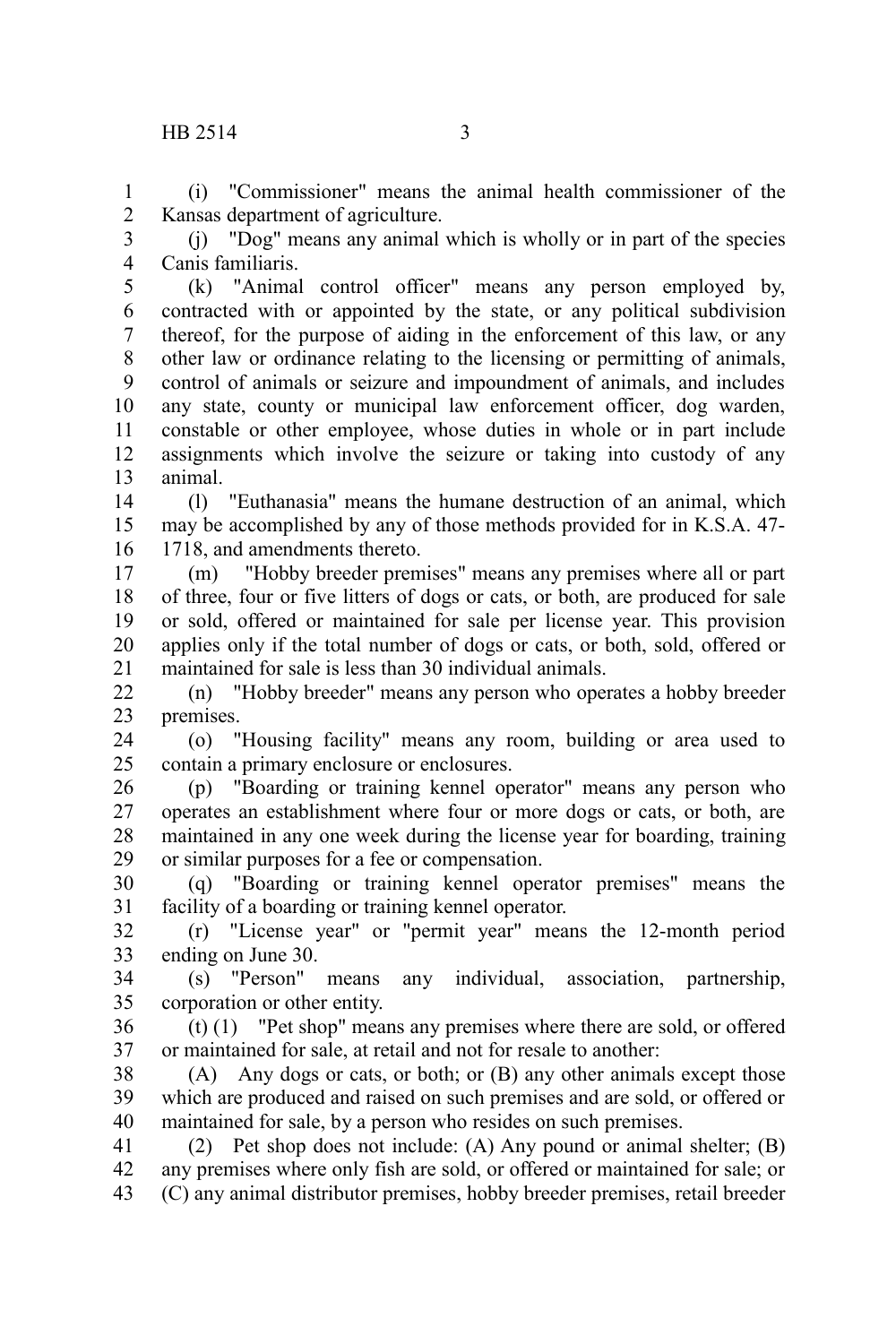premises*, rescue network, pet animal foster home premises* or animal breeder premises. 1 2

(3) Nothing in this section prohibits inspection of those premises which sell only fish to verify that only fish are being sold. 3 4

5

(u) "Pet shop operator" means any person who operates a pet shop.

(v) "Primary enclosure" means any structure used or designed for use to restrict any animal to a limited amount of space, such as a room, pen, cage, compartment or hutch. 6 7 8

(w) "Research facility" means any place, laboratory or institution, except an elementary school, secondary school, college or university, at which any scientific test, experiment or investigation involving the use of any living animal is carried out, conducted or attempted. 9 10 11 12

(x) "Sale," "sell" and "sold" include transfers by sale or exchange. Maintaining animals for sale is presumed whenever 20 or more dogs or cats, or both, are maintained by any person. 13 14 15

(y) "Sanitize" means to make physically clean and to remove and destroy, to a practical minimum, agents injurious to health, at such intervals as necessary. 16 17 18

(z) "Animal distributor" means any person who operates an animal distributor premises. 19 20

(aa) "Animal distributor premises" means the premises of any person engaged in the business of buying for resale dogs or cats, or both, as a principal or agent, or who holds such distributor's self out to be so engaged. 21 22 23 24

(bb) "Out-of-state distributor" means any person residing in a state other than Kansas, who is engaged in the business of buying for resale dogs or cats, or both, within the state of Kansas, as a principal or agent. 25 26 27

(cc) "Food animals" means rodents, rabbits, reptiles, fish or amphibians that are sold or offered or maintained for sale for the sole purpose of being consumed as food by other animals. 28 29 30

31

(dd) "Adequate veterinary medical care" means:

(1) A documented program of disease control and prevention, euthanasia and routine veterinary care shall be established and maintained under the supervision of a licensed veterinarian, on a form provided by the commissioner, and shall include a documented on-site visit to the premises by the veterinarian at least once a year; 32 33 34 35 36

(2) that diseased, ill, injured, lame or blind animals shall be provided with veterinary care as is needed for the health and well-being of the animal, and such veterinary care shall be documented and maintained on the premises; and 37 38 39 40

(3) all documentation required by subsections  $(dd)(1)$  and  $(dd)(2)$ shall be made available to the commissioner or the commissioner's authorized representative for inspection or copying upon request and shall 41 42 43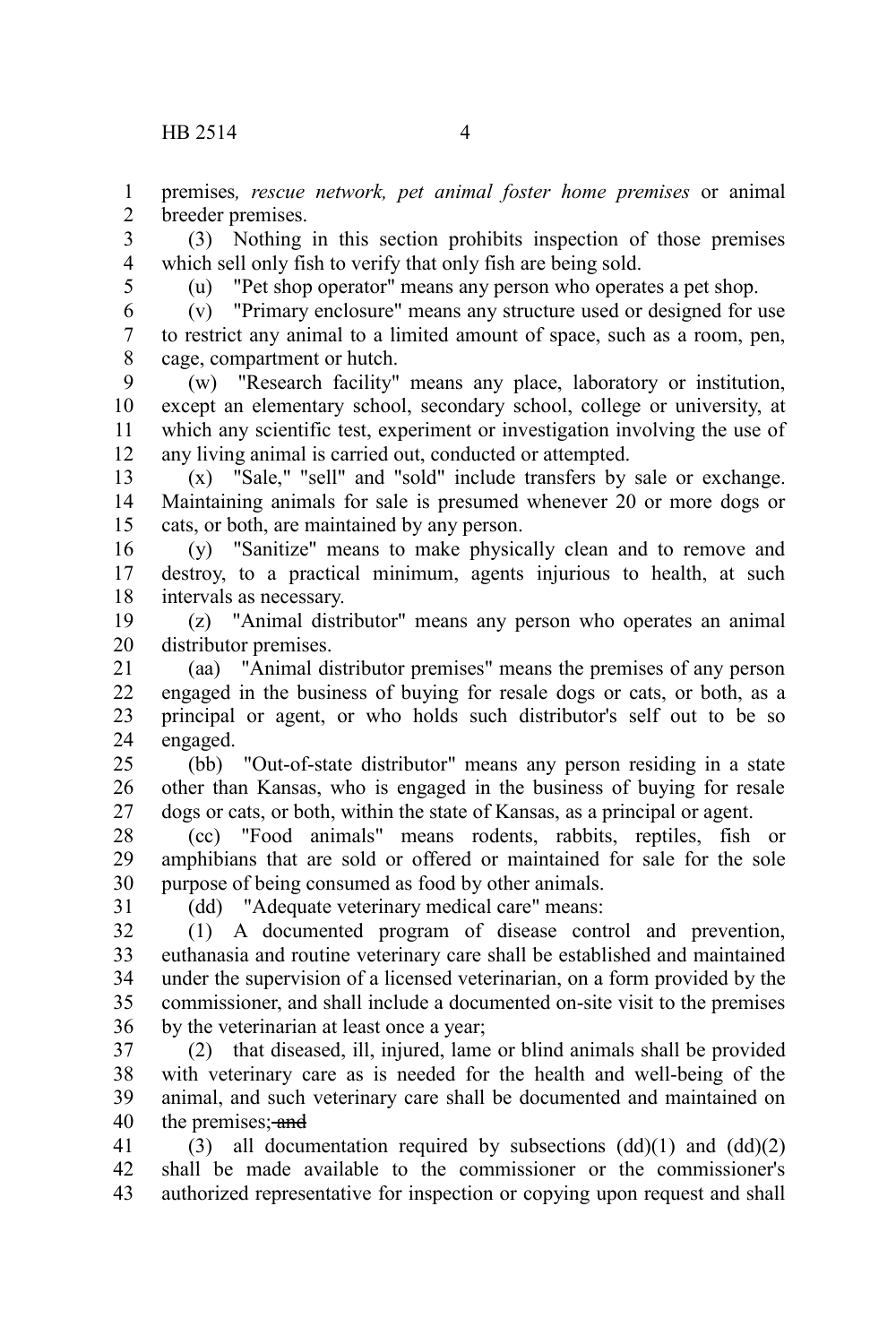be maintained for three years after the effective date of the program or the administration of such veterinary care*; and* 1 2

*(4) the veterinarian of record for any licensed animal shelter or rescue network may authorize adoption or transfer of any feline immunodeficiency virus positive cat, provided that such cat is nonsymptomatic*. 3 4 5 6

(4)*(5)* As used in the Kansas pet animal act, "adequate veterinary medical care" shall not apply to United States department of agriculture licensed animal breeders or animal distributors. 7 8 9

(ee) "Ratites" means all creatures of the ratite family that are not indigenous to this state, including, but not limited to, ostriches, emus and rheas. 10 11 12

(ff) "Retail breeder" means any person who operates a retail breeder premises. 13 14

(gg) "Retail breeder premises" means any premises where all or part of six or more litters or 30 or more dogs or cats, or both, are sold, or offered or maintained for sale, primarily at retail and not for resale to another. 15 16 17 18

(hh) "Retail" means any transaction where the animal is sold to the final consumer. 19 20

(ii) "Wholesale" means any transaction where the animal is sold for the purpose of resale to another. 21 22

*(jj) "Rescue network" means the premises of a rescue network manager and all pet animal foster homes organized under that rescue network manager that provide temporary care for one or more dogs or cats not owned by an animal shelter that maintains a central facility for keeping animals.* 23 24 25 26 27

*(kk) "Rescue network manager" means the individual designated by a rescue network to carry out the responsibilities prescribed in section 1, and amendments thereto.* 28 29 30

*(ll) "Pet animal foster home" means the registered premises of an individual who has written and signed an agreement to provide temporary care for one or more dogs or cats owned by an animal shelter or a rescue network that is licensed by the state.* 31 32 33 34

Sec. 4. K.S.A. 47-1704 is hereby amended to read as follows: 47- 1704. *(a)* It shall be unlawful for any person to operate a pound or *an* animal shelter, except a licensed veterinarian who operates such-pound or animal shelter from such licensed veterinarian's clinic, unless a license for such-pound or shelter has been obtained from the commissioner. Application for such license shall be made on a form provided by the commissioner. The license period shall be for the license year ending on June 30 following the issuance date. 35 36 37 38 39 40 41 42

*(b) Animal shelters may utilize pet animal foster homes. Each animal* 43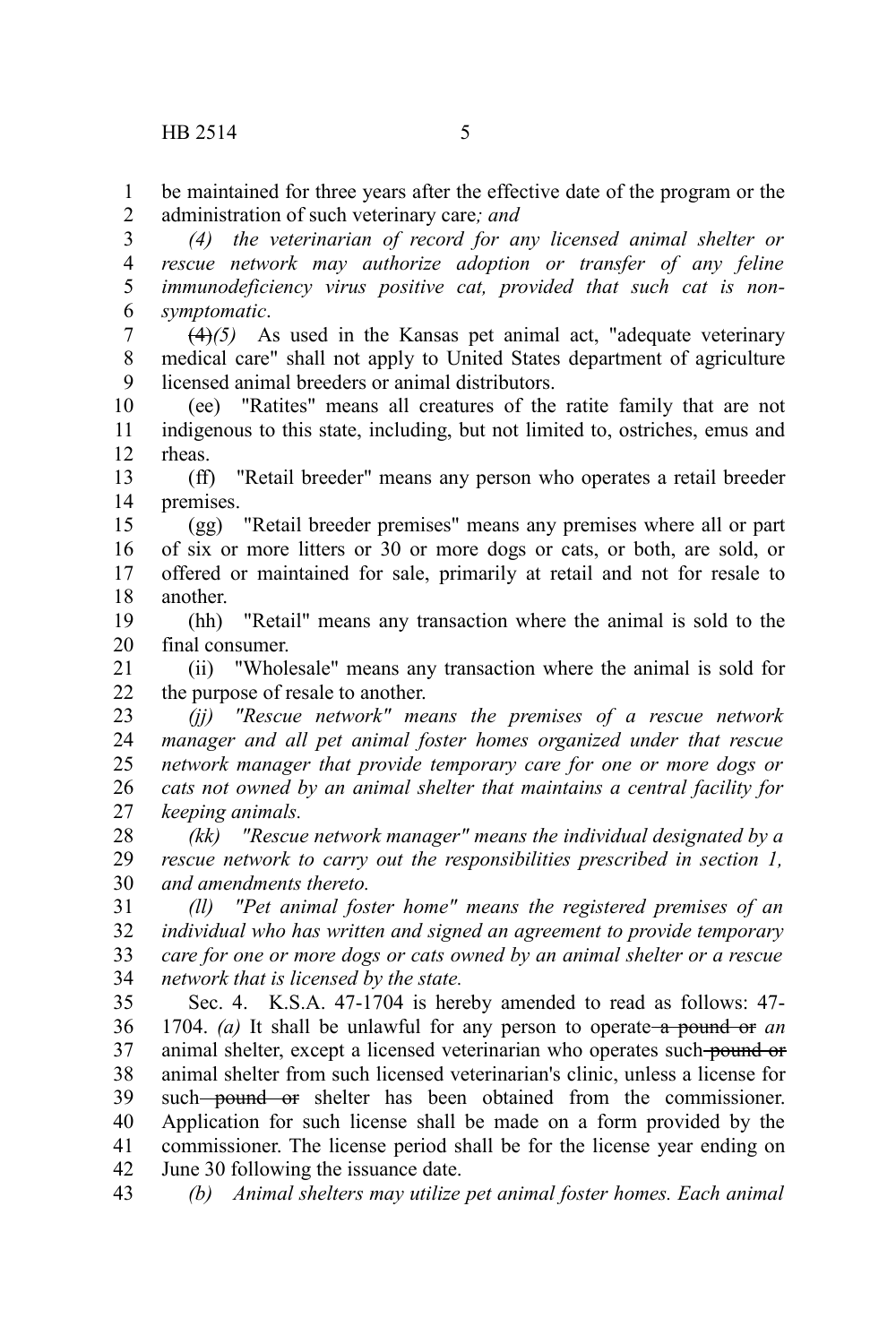1 2 *shelter shall be responsible for ensuring that pet animal foster homes subordinate to such animal shelter comply with the Kansas pet animal act*

*and all relevant rules and regulations. Animal shelters shall keep records of all pet animal foster homes that house animals and shall pay annually a fee of not more than \$10 to the department of agriculture for each subordinate pet animal foster home.* Sec. 5. K.S.A. 2015 Supp. 47-1725 is hereby amended to read as follows: 47-1725. (a) There is hereby created the Kansas pet animal advisory board, consisting of 10 *11* members*, each of whom shall be resident of this state*. Members shall be appointed by the governor as follows: (1) One member shall be a representative of a licensed animal shelter or pound; (2) one member shall be an employee of a licensed research facility; (3) one member shall be a licensed animal breeder; (4) one member shall be a licensed retail breeder; (5) one member shall be a licensed pet shop operator; (6) one member shall be a licensed veterinarian and shall be selected from a list of three names presented to the governor by the Kansas veterinary medical association; (7) one member shall be a private citizen with no link to the industry; (8) one member shall be a licensed animal distributor; (9) one member shall be a licensed hobby breeder; and (10) one member shall be a licensed boarding or training kennel operator*; and (11) one licensed rescue network manager*. (b) Each member shall be appointed for a term of three years and until a successor is appointed and qualified. (c) A vacancy on the board of a member shall be filled for the unexpired term by appointment by the governor. (d) The board shall meet at least once every calendar quarter regularly or at such other times as the chairperson or a majority of the board members determine. A majority of the members shall constitute a quorum for conducting board business. (e) The members of the board shall annually elect a chairperson. (f) The board shall have the following duties, authorities and powers: (1) To advise the Kansas animal health commissioner on hiring a director to implement the Kansas pet animal act; (2) to review the status of the Kansas pet animal act; (3) to make recommendations on changes to the Kansas pet animal act; and (4) to make recommendations concerning the rules and regulations for the Kansas pet animal act. 3 4 5 6 7 8 9 10 11 12 13 14 15 16 17 18 19 20 21  $22$ 23 24 25 26 27 28 29 30 31 32 33 34 35 36 37 38 39 40 41 42 43